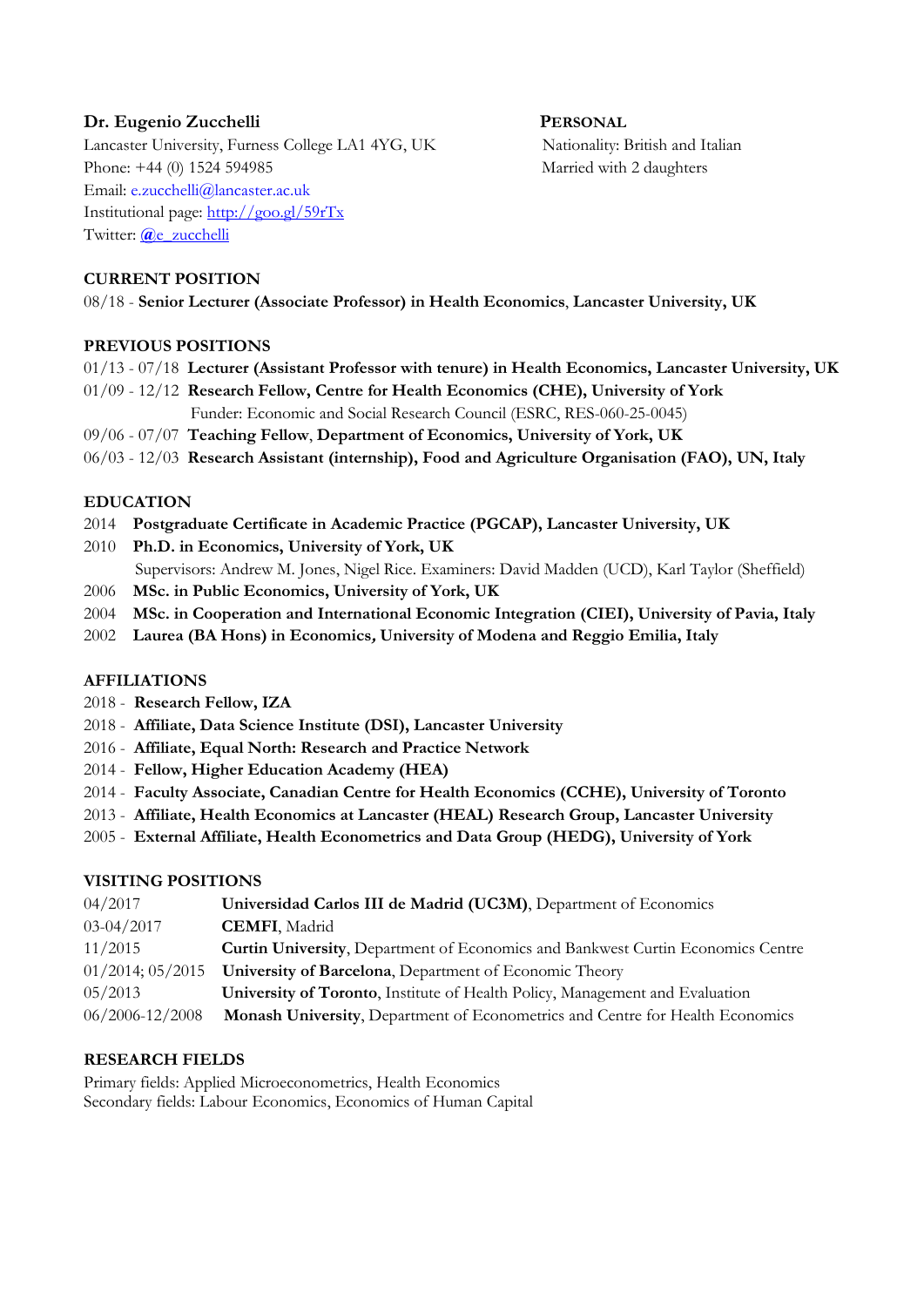#### **MEMBERSHIPS**

American Society for Health Economics (ASHE); European Economic Association (EEA); European Health Economics Association (EuHEA); International Health Economics Association (iHEA); International Microsimulation Association (IMA)

#### **PEER-REVIEWED PUBLICATIONS**

Jones, A. M., Laporte, A., Rice, N., Zucchelli, E. "Dynamic panel data estimation of an integrated Grossman and Becker-Murphy model of health and addiction", *Empirical Economics,* 2018*,* 1-31. DOI: *[10.1007/s00181-017-1367-6](http://dx.doi.org/10.1007/s00181-017-1367-6)*

Gil, J., Sicras-Mainar, A., Zucchelli, E. "Uncontrolled diabetes and health care utilisation: panel data evidence from Spain"," *European Journal of Health Economics*, 2018, 1-11. DOI: *<https://doi.org/10.1007/s10198-017-0920-8>*

Migali, G., Zucchelli, E., 2017. "Personality traits, forgone health care and high school dropout: evidence from US adolescents", *Journal of Economic Psychology,* 2017, 62, 98-219**.** DOI: *[10.1016/j.joep.2017.06.007](http://dx.doi.org/10.1016/j.joep.2017.06.007)* [Media: *Medical Xpress* (US), October 2017].

Yang, M., Zucchelli, E. "The impact of public smoking bans on well-being externalities: evidence from a policy experiment", 2017*,* 1-24, *Scottish Journal of Political Economy*. DOI*: <https://doi.org/10.1111/sjpe.12150>*[Media: *Daily Mail*, *Huffington Post*, November 2017; *Yahoo*, *Lancaster Guardian*, *AlphaGalileo*, *Journal.ie*, December 2017; LBC Radio, December 2017; among the top 20 most downloaded papers of 2017 (175 downloads)].

Kronenberg, C., Jacobs, R., Zucchelli, E. "The impact of the UK minimum wage on mental health", *Social Science and Medicine (S.S.M.) – Population Health*, 2017, 3, 749-755**.** DOI: *<https://doi.org/10.1016/j.ssmph.2017.08.007>*

Bosu, W. K., Aheto, J. M. K., Zucchelli, E., Reilly, S. "Prevalence, awareness, and associated risk factors of hypertension in older adults in Africa: a systematic review and meta-analysis protocol", *Systematic Reviews*, 2017*,*  6(192), 1-8. DOI: *<https://doi.org/10.1186/s13643-017-0585-5>*

Leroch, M., Reggiani, C., Rossini, G., Zucchelli, E. "Religious attitudes and home bias: theory and new evidence from primary data", *Review of Development Economics*, 2014, 18(2), 401-414. DOI: *<https://doi.org/10.1111/rode.12092>*

Jones, A.M., Laporte, A., Rice, N., Zucchelli, E. "Do public smoking bans have an impact on active smoking? Evidence from the UK", *Health Economics*, 2013, 24(2), 175-192. DOI: *<https://doi.org/10.1002/hec.3009>*

Zucchelli, E., Jones, A.M., Rice, N. "The evaluation of health policies through dynamic microsimulation methods"<br>International Journal of Microsimulation, 2012, 5(1), 2-20 *International Journal of Microsimulation*, 2012, 5(1), 2-20. [http://www.microsimulation.org/IJM/V5\\_1/1\\_IJM\\_5\\_1\\_spring\\_2012\\_Zuchelli\\_Rice\\_Jones.pdf](http://www.microsimulation.org/IJM/V5_1/1_IJM_5_1_spring_2012_Zuchelli_Rice_Jones.pdf)

Zucchelli E., Harris, A., Jones, A.M., Rice, N. "Health shocks and labour market exits: evidence from the HILDA Survey", *Australian Journal of Labour Economics*, 2010, 13(2), 191-218. <https://search.informit.com.au/documentSummary;dn=496905059127698;res=IELBUS>

## **PAPERS UNDER REVIEW**

Harris, M., Zhao, X., Zucchelli, E. "Ageing workforces, ill-health, labour market transitions and captivity of labour market states" [previous WP version: Harris, M., Zhao, X., Zucchelli, E., 2016. "**[The dynamics of health and](https://ideas.repec.org/p/yor/hectdg/16-30.html)  [labour market transitions at older ages: evidence from a multi-state model](https://ideas.repec.org/p/yor/hectdg/16-30.html)**," Health, Econometrics and Data Group (HEDG) Working Papers 16/30, HEDG, c/o Department of Economics, University of York]. R&R at *Oxford Bulletin of Economics and Statistics*.

Gill, J., Li Donni, P., Zucchelli, E. "**[Uncontrolled diabetes and health care utilisation: a bivariate Latent](https://ideas.repec.org/p/yor/hectdg/18-28.html)  [Markov model approach](https://ideas.repec.org/p/yor/hectdg/18-28.html)**," Health, Econometrics and Data Group (HEDG) Working Papers18/28, HEDG, c/o Department of Economics, University of York. *Under review.*

## **GRANTS**

03/2019-03/2024 (€158,000) Tomas y Valiente Fellowship "*The intergenerational transmission of risky behaviours*". Role: PI. Funding body: Madrid Institute for Advanced Study (MIAS), Universidad Autonoma de Madrid (UAM).

11/2017-11/2018 (£50,000) "*Multimodal Treatment for Dementia (MT4D)*".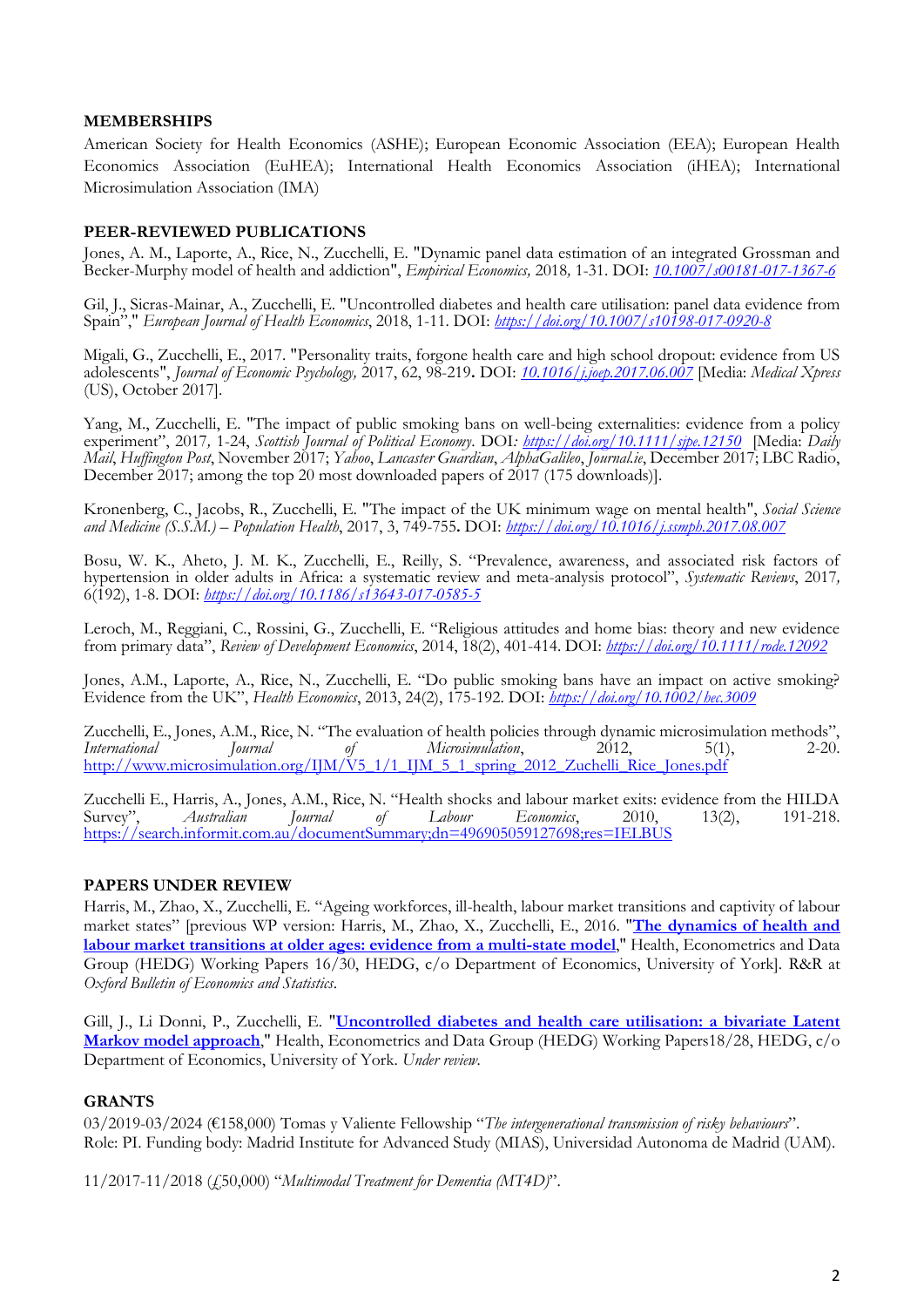Role: CI. PI: C. Milligan (Lancaster University). Funding body: AIM Foundation.

01/2014-09/2019 (£10,211,686) "*Collaborations for Leadership in Applied Health Research and Care (CLAHRC) for the North West Coast*". Role: named collaborator. PI: M. Gabbay (University of Liverpool). Funding body: National Institute for Health Research (NIHR).

03/2014-03/2015 (£10,000) Radical Futures in Social Science Grant "*Dropping out of health treatments and education: evidence from young pupils"*. Role: Co-PI with G. Migali (Lancaster University). Funding body: Economic and Social Research Council (ESRC).

01/2013-01/2014 (£5,999) Early Career Small Grant (ECSG) "*The dynamics of addiction, health risks and smoking: a lifecycle approach*". Role: PI. Funding body: Lancaster University.

# **TEACHING**

#### **Lancaster University**

| $2018 -$ | DHR.529 Advanced Quantitative Data Analysis (PhD)                   |
|----------|---------------------------------------------------------------------|
| $2016 -$ | ECON515 Health Economics (MSc)                                      |
| $2015 -$ | DHR.529 Quantitative Data Analysis (PhD)                            |
| $2014 -$ | ECON322 Health Economics (UG)                                       |
| $2014 -$ | PhD Autumn Academy (PhD)                                            |
|          | 2013 - 2015 DHR.408 Health Economics: principles and practice (PhD) |

## **University of York**

2006 - 2013 Short Courses in Health Economics and Econometrics (PhD)

- Applied health economics (2013) lecturer and tutor
- Methods for the analysis of panel data in health care (2012) lecturer and tutor
- Methods for the analysis of health cost data (2011) tutor
- Methods for the analysis of categorical dependent variables (2010) tutor
- Introduction to applied health economics  $(2006, 2009)$  tutor
- 2006 2007 Economics I, Economic Policy (UG) tutor

Department of Economics and Related Studies (DERS), University of York

## **INVITED SEMINARS AND PRESENTATIONS**

**2018:** Newcastle (Health Economics Group - scheduled); York (CHE - scheduled); **2017:** Autonoma (Dpt. Economic Analysis), Madrid; CEMFI; City, University of London (joint CCHE/Dpt. Economics seminar); Duisburg-Essen (National Research Centre for Health Economics); **2015**: York (HEDG); **2014**: Barcelona (Dpt. Economic Theory); **2013**: Manchester (Manchester Centre for Health Economics); Newcastle (Dpt. Economics); Toronto [Dpt. Economics (1) and Institute of Health Policy, Management and Evaluation (1)]; **2012**: Leeds (Academic Unit of Health Economics); Erasmus (Dpt. Economics); Spanish Health Economics Association, Bilbao; Health Econometrics Symposium, University of Leeds; Network for Studies on Pensions, Aging and Retirement (Netspar), Rotterdam; **2011**: Brescia (Dpt. Economics); **2010**: Sheffield (Dpt. Economics); **2007:** York (Dpt. Economics); **2006**: Monash (Centre for Health Economics)

## **OTHER CONFERENCE PRESENTATIONS**

European Workshop on Econometrics and Health Economics (EWEHE), Groningen, 09/18 European Health Economics Association (EuHEA) Conference, Maastricht, 07/18 European Economic Association (EEA)/European Meeting of the Econometric Society (ESEM), Lisbon, 08/17 International Health Economics Association (iHEA) World Congress, Boston, 07/17 International Health Economics Association (iHEA) World Congress, Milan, 07/15 UK Health Economics Study Group (HESG), Lancaster, 06/15 European Conference on Health Economics (joint iHEA/ECHE meeting), Dublin, 07/14 American Society for Health Economics (ASHE), Los Angeles, 06/14 European Conference on Health Economics (ECHE), Zurich, 07/12